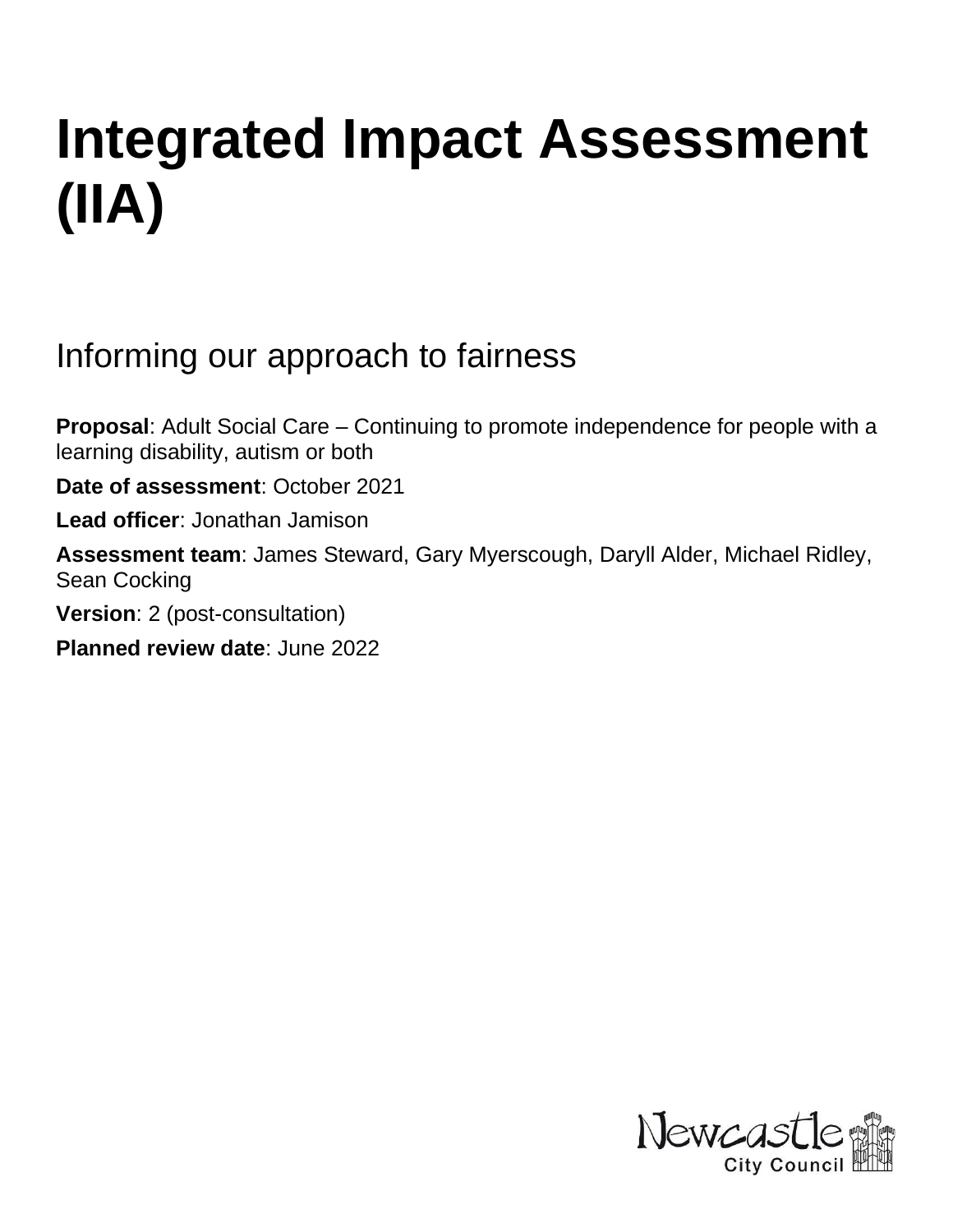# **Section A: Current service**

## **What does the service, function or policy do?**

We provide a range of different types of social care support for people who have a learning disability, autism or both.

This service is delivered as part of our duties under the Care Act (2014). When we assess a person as having an eligible social care need, we work together with the person and those close to them to find the most suitable type of support to meet their needs. The types of support provided can vary, with examples including support for family and friends who may be caring for the person, home care support, residential care support and supported housing options which help people to live independently with support available for them when required.

On most occasions, when a person requires support, we commission independent care provider organisations to deliver this support which we then monitor and review. These services are delivered across the city in a range of settings and by a variety of different organisations.

## **Who do we deliver this service, function or policy for?**

As of October 2021, we provide support to approximately 1,080 people with a learning disability, autism or both, who have an eligible social care need.

## **Why do we deliver this service, function or policy?**

The Care Act 2014 outlines the majority of the statutory responsibilities for services provided for residents who are eligible for care and support according to national rules called the National Minimum Eligibility Threshold.

The Care Act gives Adult Social Care responsibility for:

- Preventing, reducing, and delaying need.
- Promoting wellbeing.
- Carrying out social care assessments for people who have an appearance of need for care and support and or their carers,
- Support planning and arranging services for those people who have assessed eligible needs.
- Social care reviews.
- Safeguarding to protect people from abuse, harm or neglect.
- 'Market shaping', which means facilitating a diverse, sustainable high-quality market for everyone who might need care and support.

## **How much do we currently spend on this service, function or policy?**

**Gross expenditure:** £55.937 million **Gross income:** £17.266 million **Net budget:** £38.671 million

**Comments:** This is the budgeted expenditure, income and net budget for all externally commissioned learning disability and Autism services in 2021-2022. This does not include in-house services, including social work.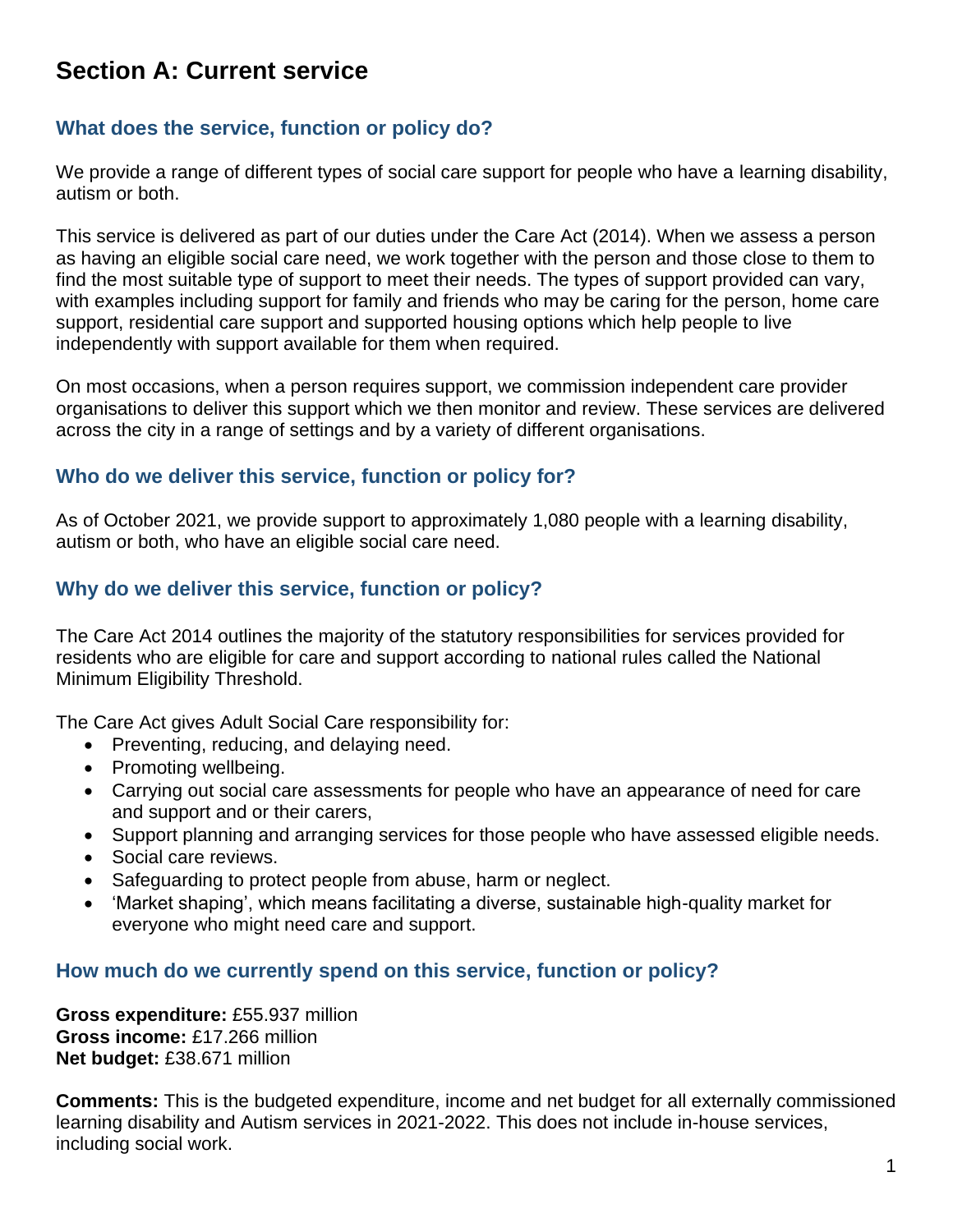## **How many people do we employ to deliver this service, function or policy?**

#### **Number of posts:** Not applicable **Number of full-time equivalent officers:** Not applicable

**Comments:** This proposal will have no impact staff we employ but may have an impact on commissioned providers.

# **Section B: Proposal for future service**

## **How do we propose to change the service, function or policy?**

**Update following consultation**: We have considered the feedback received during the consultation period, as set out in Section C. As a result, there are no changes to the proposal but some elements of this IIA have been amended to provide clarity about who will and will not be affected by it, including the potential impacts and mitigation in Section D.

In 2016, we consulted on an ambitious proposal to re-shape the way we provide support to people with a learning disability, autism, or both. This proposal included developing significantly more housing and support options that could promote independence for people with a learning disability, autism or both who use social care services. Through this work we created the 'Continuum of Support', our way of setting out the range of services and support that is available for people with eligible social care needs and defining the types of support in a way that is understandable to all.

We are incredibly proud of what we have achieved through the Continuum of Support. We have seen great outcomes for the people living in those new schemes, with people achieving greater levels of independence and becoming active members of their community.

We are committed to continuing this work to promote independence for even more people with a learning disability, autism or both who use adult social care services. We therefore propose to continue this through our savings proposals for 2022-2023 which can be divided into four areas:

#### **1. Development of new schemes**

We have a range of well-established services for people with a learning disability, autism or both which are popularly known as Independent Supported Living (ISL). By this, we mean houses shared by a small number of people with a learning disability, autism or both, who have security of tenure and where support is provided by a care team over a 24-hour period.

Most of our ISL services are shared by two to three people but we have some that are larger and some where only one person lives there. We were at the forefront of developing this type of service following the national push to ensure that people who did not need to be in long-stay hospital or residential settings were discharged into their own communities. We believe that this model of service is an important and necessary part of our Continuum of Support.

One of our original intentions in creating the Continuum of Support was to reduce our reliance on ISL provision. Compared to other types of housing with support that achieve similar or better outcomes, ISL services can present more challenges in making sure that the level of support provided is proportionate to the needs of the people living there. We also have a diverse portfolio of properties of different ages and designs, owned and operated by different landlords under different agreements. In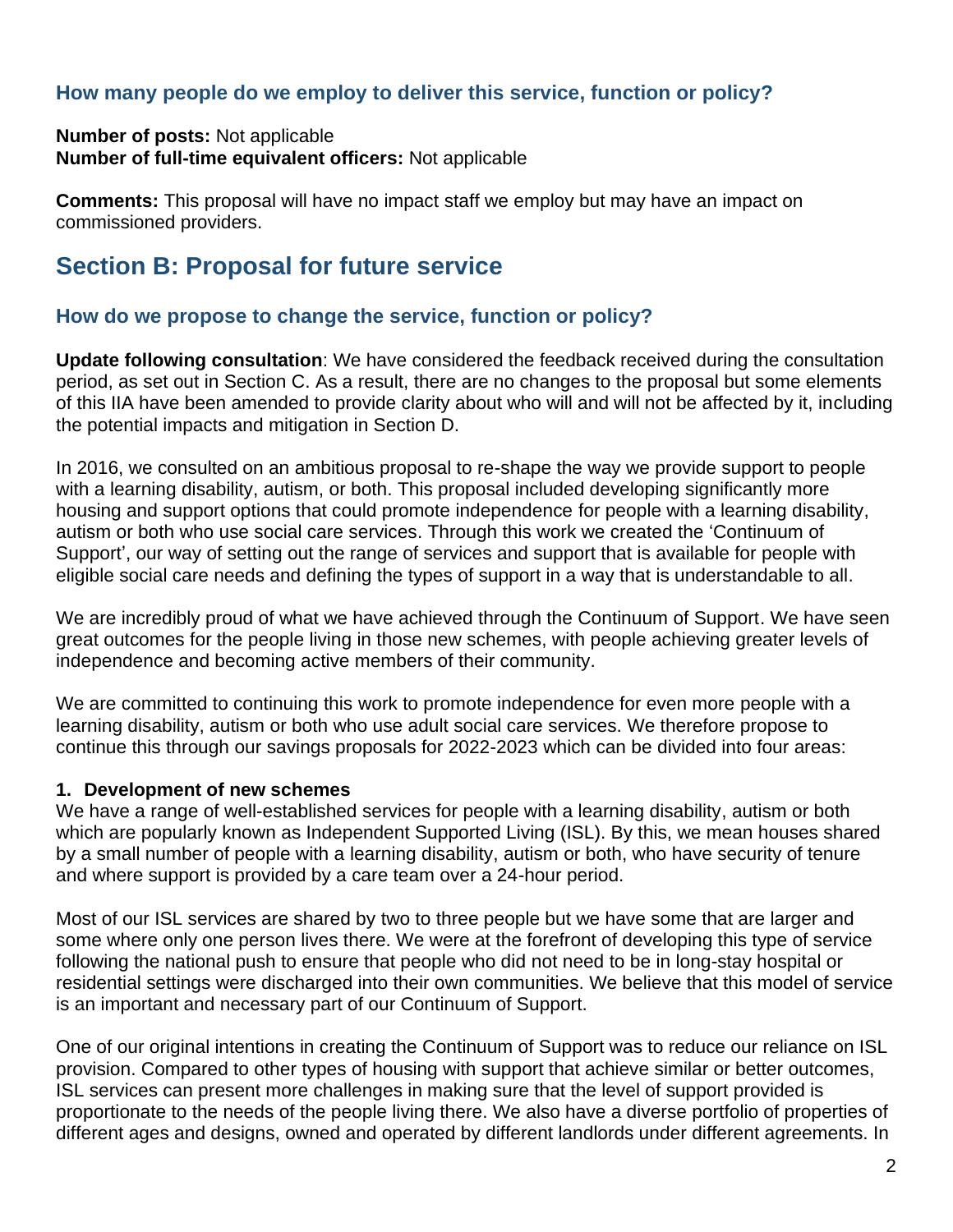some cases, the properties will require significant investment to remain suitable for the people who live there, and to avoid increasing levels of support to compensate for the physical limitations of the building.

By creating new types of housing with support we want to create more options so that we can offer people the right level of support while enabling greater independence in a more effective and efficient way. As we develop more alternative types of support, we anticipate we will need fewer ISL services across the city.

Last year, we consulted on the supported housing options for people with a learning disability, autism or both. Following that consultation, we undertook a fundamental review of the ISL support model, working with people, their families, providers and other stakeholders to examine the cost and support model of these services.

What we have learned is that the new types of housing with support that we have been developing since 2016 are more likely to be taken up by younger adults, or people who have been in residential care or long stay hospitals, than they are by people who already are living in an ISL property.

We have been reviewing the arrangements for everyone who is living in an ISL to make sure that the support they are receiving is at the right level and the accommodation meets their needs now and can continue to do so in the future. Where this is not the case, we will work with people to identify new opportunities. During 2022-23, we will complete the final reviews which are ongoing for those people living in ISL's.

Also, in 2022-2023 three new schemes will open which will improve the options available for supporting people with a learning disability, autism or both. One is a 'Concierge Plus' scheme, a way of giving people the independence they want with the support that they need. This scheme will consist of 15 single bed apartments with support provided by the same care provider.

The other two are 'community cluster' schemes. Community clusters are for people who require lots of support during the day and night where a cluster of bungalows are centered around a courtyard with support provided by one agency. The schemes opening next year will consist of five single occupancy bungalows.

Schemes like these allow people to achieve independence and enjoy a high quality of life with support and form a key part of our Continuum of Support. By bringing people closer together, they also give care providers the ability to work efficiently and effectively whilst meeting the needs of the person.

## **2. Night-time support**

Some people with a learning disability, autism or both need help and support during the night. Typically, we commission this support in the form of a colleague who are either asleep or awake in the person's home for the whole night, regardless of whether or not the person requires help and support throughout the night or from time to time.

This type of support has been valuable for many people in the past and some people require support in this way. However, new support models supported by advances in technology mean that there are now more modern options available for providing overnight support in a less restrictive way which can better promote independence.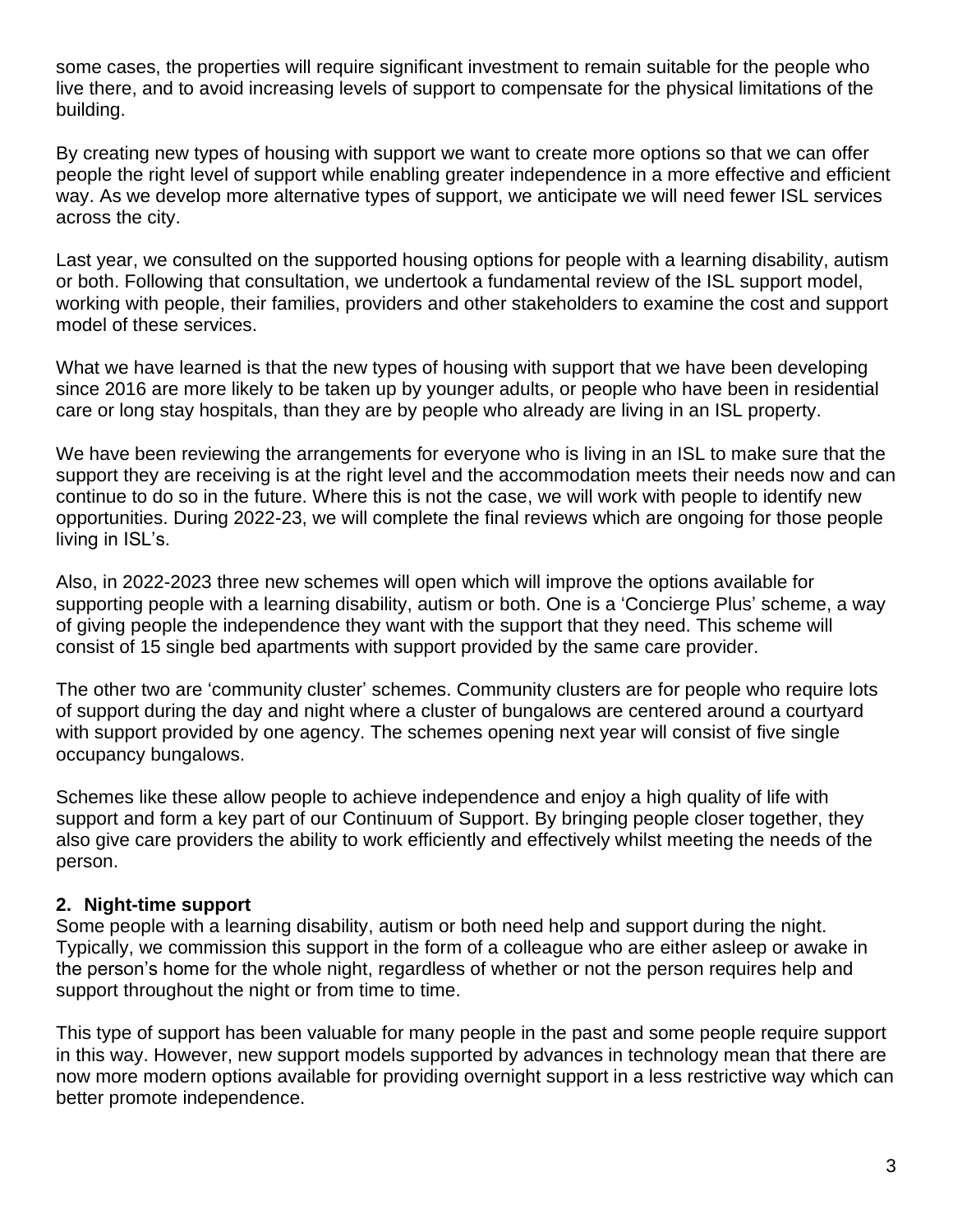Over the past few years, we have therefore been working with people and providers on how we can rethink the way we provide support through the night, by looking at how we can use technology to provide alternative ways of supporting people.

We know that by using assisted technology, we can support people to live even more independently. One of our most recent community clusters has been developed to include innovative assistive technology that uses sensors which allow the provider to respond to support when it is required, and gives the person being supported greater independence and time to themselves. This scheme is demonstrating that the use of technology alongside a flexible and responsive staff team can not only be less restrictive than traditional models of support but is also showing that people are achieving higher levels of independence and the amount of support required can be safely reduced.

In 2022-2023 we want to continue to develop our approaches to night-time support by moving away from the traditional models of providing support through the night to a more dynamic model which offers rapid support to people during the night, when they need it whilst still delivering the same highquality outcomes for the person.

## **3. Transitions**

We want the journey for young people who need support from Adult Social Care as they transition from Children's Social Care to be timely and effective in delivering the best possible outcomes.

As part of our ongoing programme of transformation, we will continue to work collaboratively with colleagues within Children's Social Care and health to ensure that those young people who need social care support as an adult have a support plan that is appropriate to their needs as an adult, based on National Minimum Eligibility Thresholds, and is within the amount agreed for transition funding support where this is possible.

We want the process of transition to be seamless for young people and their families. We want to prepare young people for adulthood by promoting independence. We will identify the potential pathways between the two services and ensure that a consistent process is followed for each. We will also work with young people and their families to start thinking about and planning for adulthood through our involvement in the SEND preparing for adulthood work. We want to develop a consistent approach to working with young people and their families to prepare for adulthood and promote independence.

## **4. Shared Lives**

Shared Lives is a service aimed at adults with a learning disability who need overnight support and supervision. Shared Lives help people to develop or maintain independent living skills, friendships and roots in their community.

We have previously consulted on our plans to consider whether Shared Lives could better meet the needs of people with a learning disability who are currently living in residential care. In 2022-23 we will continue our work to expand the shared lives service.

## **What evidence have we used to inform this proposal?**

#### **Overnight support work**

This project has demonstrated the potential to use assistive technology to complement support provided through the night and has identified some ISL properties where this may be appropriate.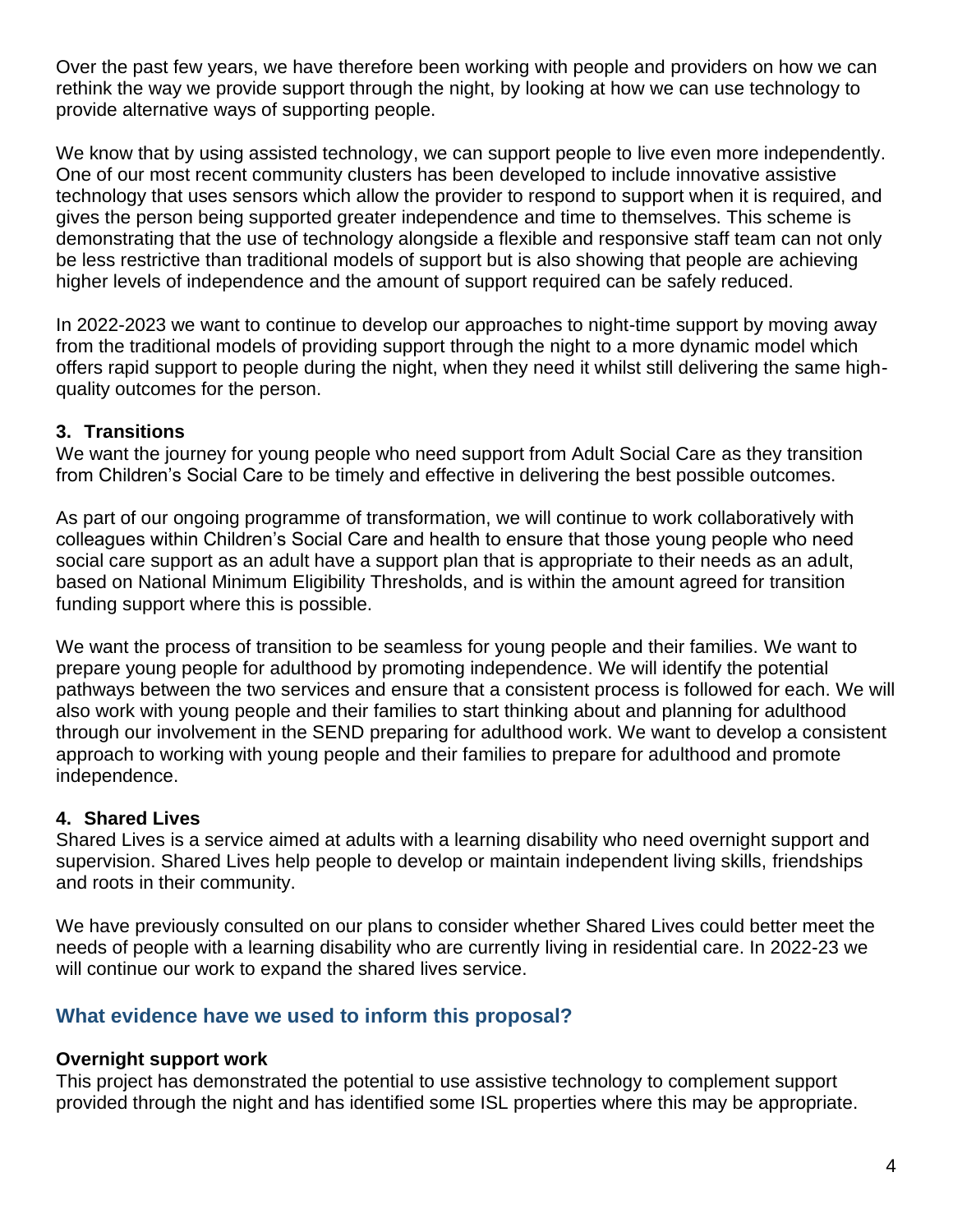#### **Continuum of Support engagement**

People involved in the engagement told us that they valued the ISL model and would want to see it maintained at some level in the city, but that improvements could be made, for example, in the ways that support is provided and the use of space within the homes.

#### **Internal care management and finance systems**

Identified the number of people who receive overnight support, the number of people who transition from Children Social Care to Adult Social Care and the number of Shared Lives Placements as well as the funding for each of these areas.

Feedback through previous consultations has also informed the development of this proposal – more information is set out below.

#### **People at the Heart of Care: Adult Social Care Reform White Paper**

The White Paper was published on the 1 December 2021 and sets out a ten-year vision for adult social care. The paper includes a vision for adult social care to offer people choice and control over the care they receive, promote independence by enabling people to live well as part of a community and to recognise the contribution of unpaid carers. You [can read the White Paper by using this link.](https://www.gov.uk/government/publications/people-at-the-heart-of-care-adult-social-care-reform-white-paper/people-at-the-heart-of-care-adult-social-care-reform)

#### Interim Housing Statement 2020

This position paper sets out our key priorities ahead of a new housing vision and covers the period up to 2030. [You can read the statement by using this link.](https://www.newcastle.gov.uk/sites/default/files/2021-02/Interim%20Housing%20Statement%202020.pdf)

## **What will be the financial impact of this proposal?**

This proposal will reduce spend on commissioned services by £1.25 million.

## **1. What will be the impact upon our employees of this proposal?**

**Number of FTE:** Not applicable **% of workforce:** Not applicable

**Comments:** None

# **Section C: Consultation**

## **Who did we engage with to develop this proposal?**

**Who:** Newcastle residents

**When and how:** December 2020 – January 2021 previous budget consultation via Let's Talk

**Main issues raised:** Some people were concerned that people would have less choice about where to live and who they live with, and that people might be asked to move out of properties they currently live in and consider to be their homes. People emphasised the importance of stability.

One person questioned of carers and family members of people in ISL properties were being included in developing this proposal.

Suggestions included: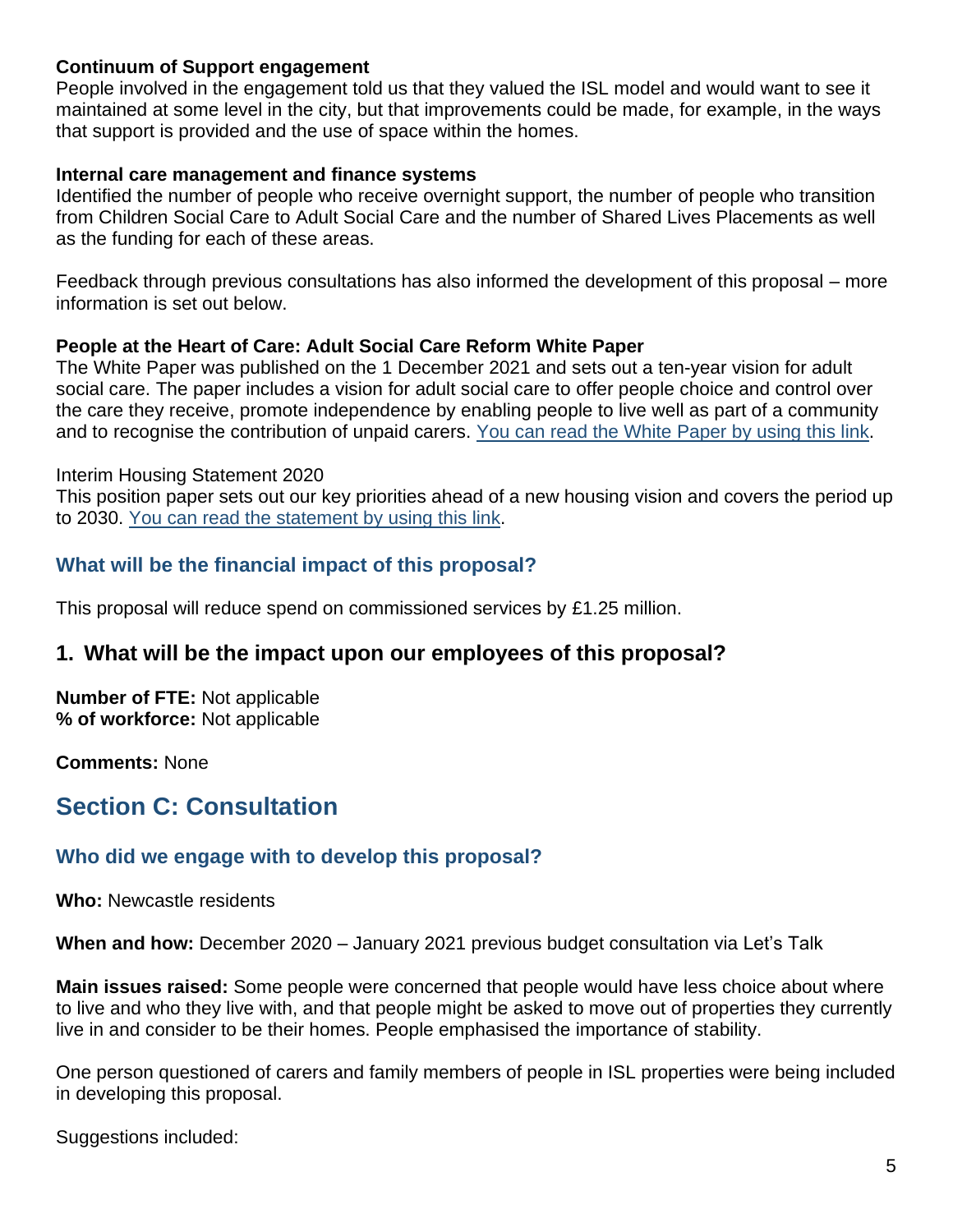- Reducing weekend and overnight support
- Proactive work with younger people in transition to Adult Social Care
- Using digital technology.

**Who:** Voluntary and Community Sector Organisations

**When and how:** December 2020 – January 2021 previous budget consultation via Let's Talk

**Main issues raised:** Connected Voice and Difference North said that they supported the move to more community-based supported housing, with Connected Voice commenting that it was important for people needing ISL to be able to live near their family members and friends.

Newcastle Disability Forum asked if providing people with learning disabilities or autism with training to help them be more independent could help to reduce their need for services.

Connected Voice said that they would like to see more support for disabled people who are not yet reliant on services, but who are at risk of needing them due to the impacts of income reduction, isolation and reduced support caused by the recent pandemic.

Healthwatch Newcastle emphasised the need for communication and engagement about any changes to services with the service users, their family and carers, and voluntary organisations who support them.

## **Who do we want or need to engage with during consultation?**

As part of this proposal, we want to engage with:

- people who have a learning disability, autism or both
- family members and carers of people who use these services
- groups from across the community and voluntary sector who represent or work alongside people who use these services
- provider organisations who deliver these services
- stakeholder groups
- Shared Lives carers

**When and how:** Consultation and engagement will begin in November 2021. We will hold specific consultation events covering the scope of the people and groups identified.

## **Who provided feedback during the consultation process?**

#### **Who:** Newcastle Carers

**When and how:** The Assistant Director for Adult Social Care attended a Newcastle Carers Focus Group on 2 December 2021 and Newcastle Carers submitted a stakeholder response.

**Main issues raised:** Newcastle Carers commented on a number of areas connected to the proposal including:

- The need to make sure that people are offered choice when it comes to the types of support they want to access and the importance of ensuring that parents and carers have confidence in the people who will be providing support
- That Direct Payments should be more widely advertised, making it clear what type of support is available to people who may wish to explore this option.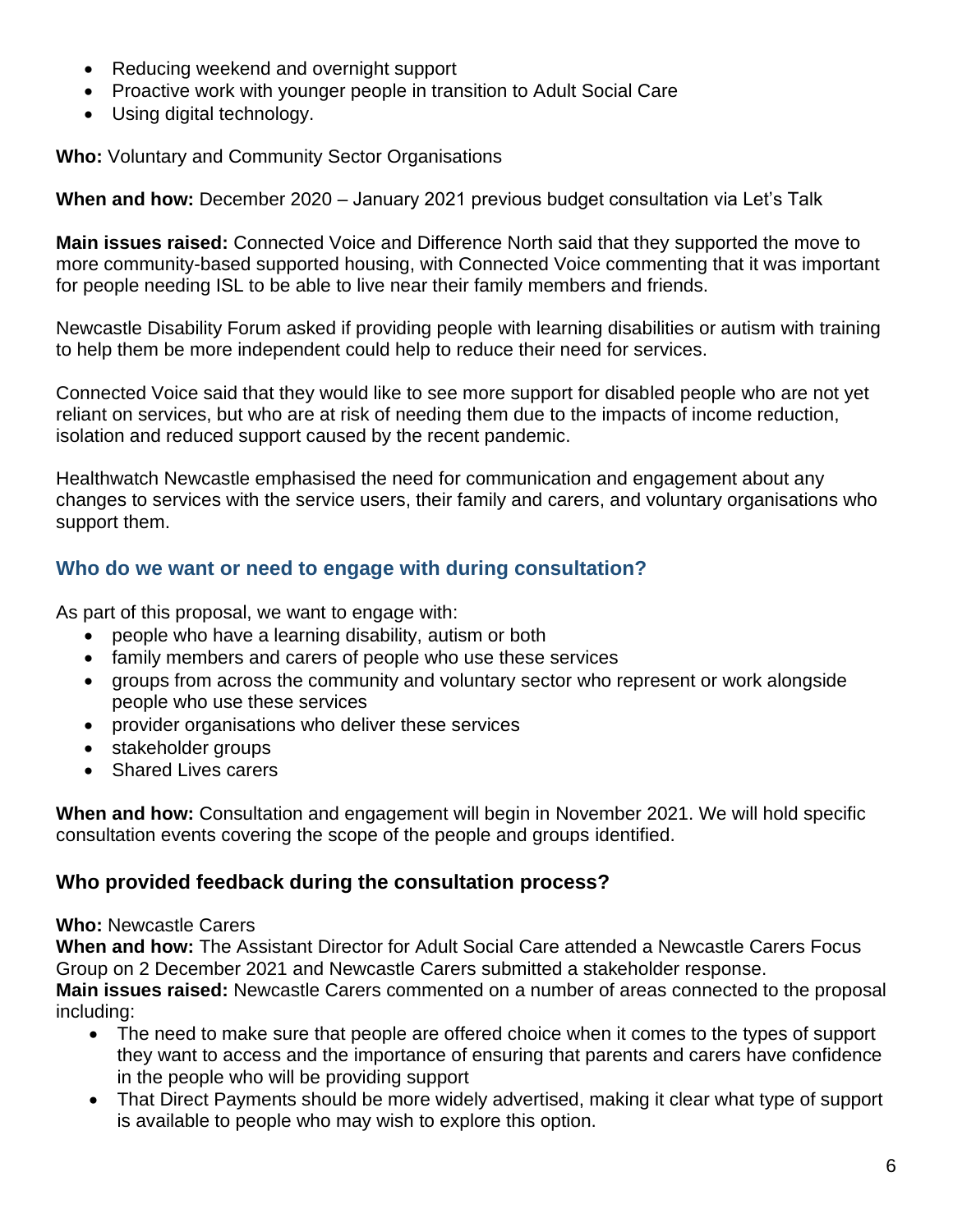## **Who:** Newcastle Advisory Group

**When and how:** The Assistant Director for Adult Social Care met with the Newcastle Advisory Group on December 2021.

**Main issues raised:** The Newcastle Advisory Group commented on a number of areas connected to the proposals including:

- There is a focus on independence but for some people this can be frightening. In doing this work there is a need to make sure people are not forced into independence because of time and money pressures when they are not ready.
- A concern about the sustainability of Shared Lives placements and a query about whether such placements may be a more appropriate option for people who have lower-level needs.
- The proposed changes require a workforce who have the capacity to implement them. This will require a focus on recruitment and retention of staff.

## **Who:** Difference North East

**When and how:** Response by stakeholder organisation

**Main issues raised:** This response requested an explicit commitment to improving the availability of accessible housing across the city.

**Who:** Healthwatch Newcastle

**When and how:** Response by stakeholder organisation

**Main issues raised:** Healthwatch Newcastle emphasised the need to ensure that people continue to receive the right care and support, in the right venue and based on their needs.

**Who:** Elders Council

**When and how:** The Assistant Director for Integrated Services met with the Elders Council on 6 January 2022

**Main issues raised:** Members of the Elders Council commented on a range of areas connected to the proposal and noted that the provision of good quality housing is central to the ability to achieve the plans for Adult Social Care transformation.

## **Section D: Impact assessment**

The section sets out actual or potential disadvantages or benefits that may arise from implementing this proposal. This assessment is set out for people with characteristics protected by the Equality Act 2010 and other broader areas of potential impact.

## **People with protected characteristics**

Age

**Type of impact:** Potential benefit

**Detail of impact:** The age profile of people living in our newest housing with support services is significantly younger than that of the people living in existing ISL properties, which tend to be working age adults or older people. By reviewing the ISL model and incorporating learning from those services accessed by younger adults, those people living in ISL properties will benefit from improved services, greater independence and the same or better outcomes. They will also benefit from a less restrictive approach to support through the night.

## **How will this be addressed or mitigated?**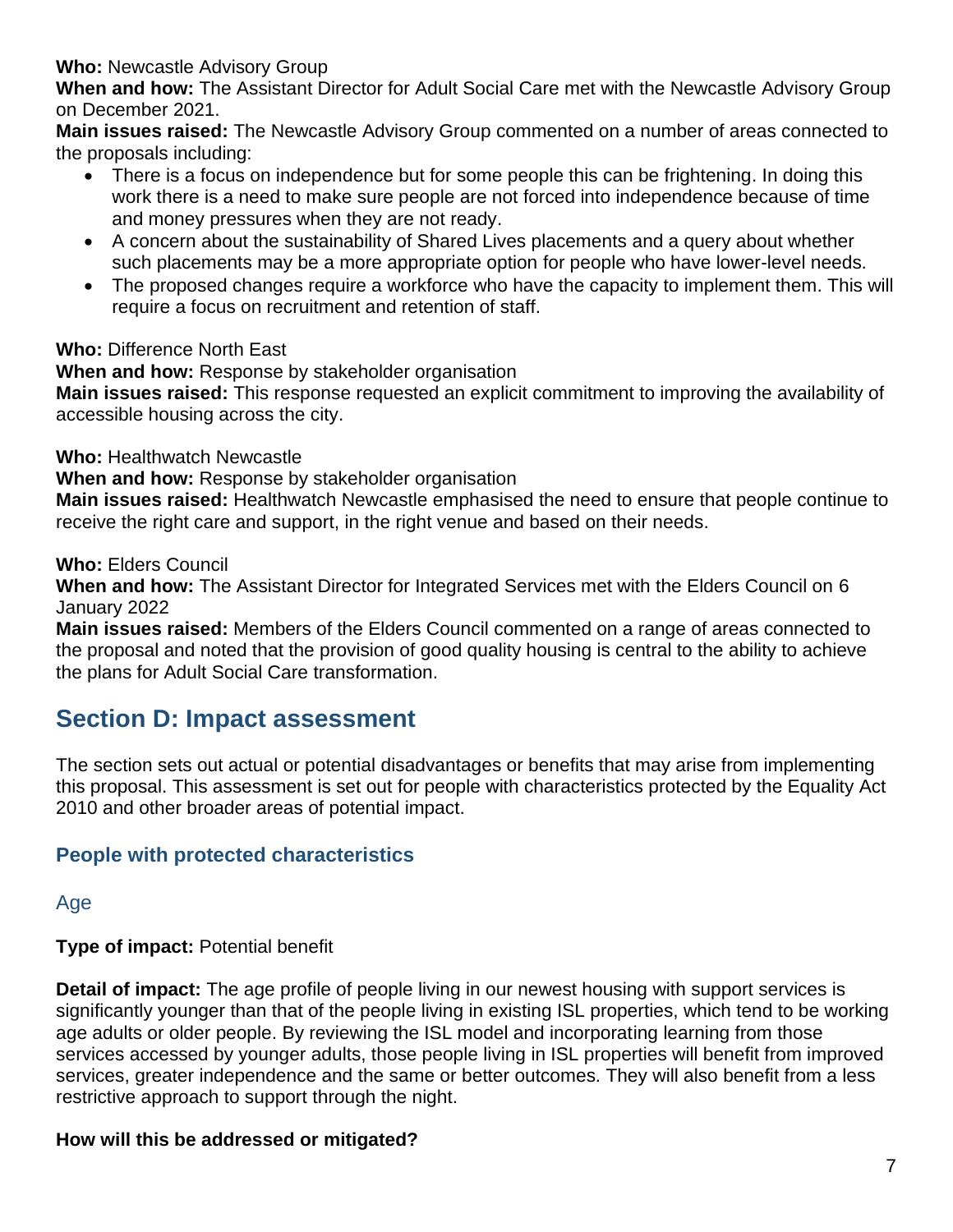- We will ensure that we engage with experts by experience across the Continuum of Support to ensure that positive aspects of those other services are considered as part of the ISL review.
- The positive learning from the use of technology to complement overnight support will also be considered.

## **Type of impact:** Potential benefit

**Detail of impact:** By working closely with Children Social Care, young adults, their families and carers to ensuring consistency in the transition between Children Social Care and Adult Social Care, young people will benefit from improved services, greater independence and the same or better outcomes.

## **How will this be addressed or mitigated?**

• We will engage with young adults, their families and carers and listen to people's experience of the transition from Children's Social Care to Adult Social Care.

## **Type of impact:** Potential disadvantage

**Detail of impact:** While reviewing the portfolio of ISL properties, it is possible that some people may need to move. This could be distressing for people and given the age profile described above, could disproportionately impact people who are working age adults or older people.

## **How will this be addressed or mitigated?**

- We will conduct the review of properties sensitively and in consultation with the people who are affected.
- Where possible we will ensure that landlords undertake necessary adaptations and improvements to properties.
- We will provide support to anyone who needs to move and will only do this if it is necessary.

## **Disability**

## **Type of impact:** Potential benefit

**Detail of impact:** All people living in these services have a learning disability, autism or both. Many also have additional physical disabilities or limited mobility. By reviewing the ISL model and incorporating learning from those newer services that have been designed with accessibility as a central design principle, those people living in ISL properties will benefit from improved services, greater independence and the same or better outcomes.

## **How will this be addressed or mitigated?**

• We will ensure that we engage with experts by experience across the Continuum of Support to ensure that positive aspects of those other services are considered as part of the ISL Review.

## **Type of impact:** Potential benefit

**Detail of impact:** All people using these services have a learning disability, autism or both. By introducing new Concierge Plus and Community Cluster Schemes, reviewing how we provide support through the night, improving transition processes and expanding our Shared Lives service, people with a learning disability, autism or both will benefit from improved services, greater independence, and the same or better outcomes.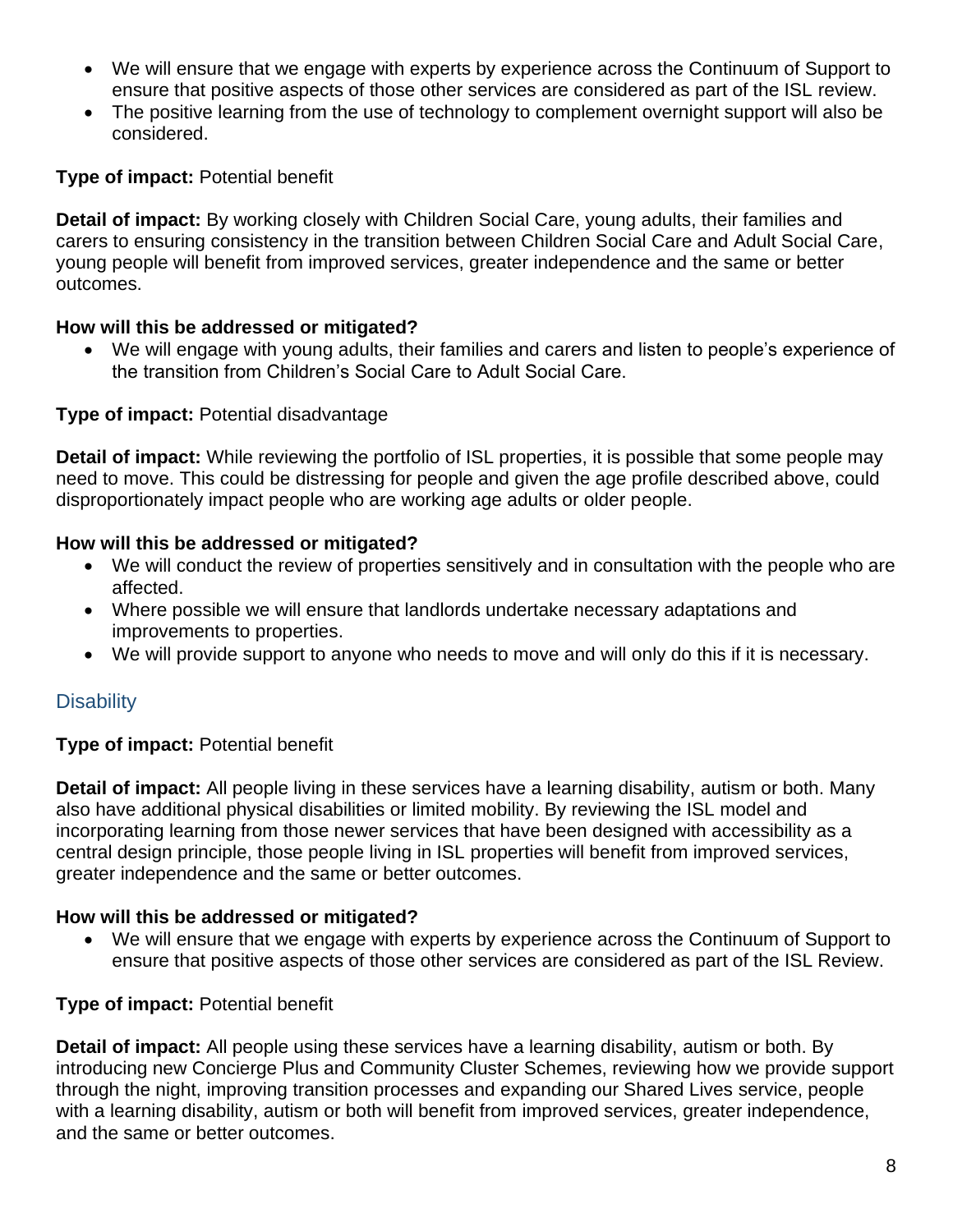## **How will this be addressed or mitigated?**

- We will ensure that we engage with people with a learning disability, autism or both to ensure that service changes are shaped by the experiences of people who use them.
- We will continue to ask people about their experiences of the services that they have received and use this feedback to continue to improve the services that we provide.

#### **Type of impact:** Potential disadvantage

**Detail of impact:** While reviewing the portfolio of ISL properties, it is possible that some people may need to move because they are no longer suitable or cannot be adapted to meet their needs. This could be distressing for people.

#### **How will this be addressed or mitigated?**

- We will conduct the review of properties sensitively and in consultation with the people who are affected.
- Where possible we will ensure that landlords undertake necessary adaptations and improvements to properties
- We will provide support to anyone who needs to move and will only do this if it is necessary.

## Gender reassignment

This proposal will not have an actual or potential impact or benefit on people because of their gender identity.

#### Sex

This proposal will not have an actual or potential impact or benefit on people because of their sex.

## Marriage and civil partnership

Any changes to the types of support a person receives, or the location in which they receive it will be taken in consultation with the person and or their family. Their views, wishes and feelings as well as their needs for support and the relationships that they have with other people will be central to any changes that are made.

## Pregnancy and maternity

Any changes to the types of support a person receives, or the location in which they receive it will be taken in consultation with the person and or their family. Their views wishes and feelings, as well as their needs for support and the relationships that they have with other people will be central to any changes that are made.

## Race and ethnicity

This proposal will not have an actual or potential impact or benefit on people because of their race or ethnicity.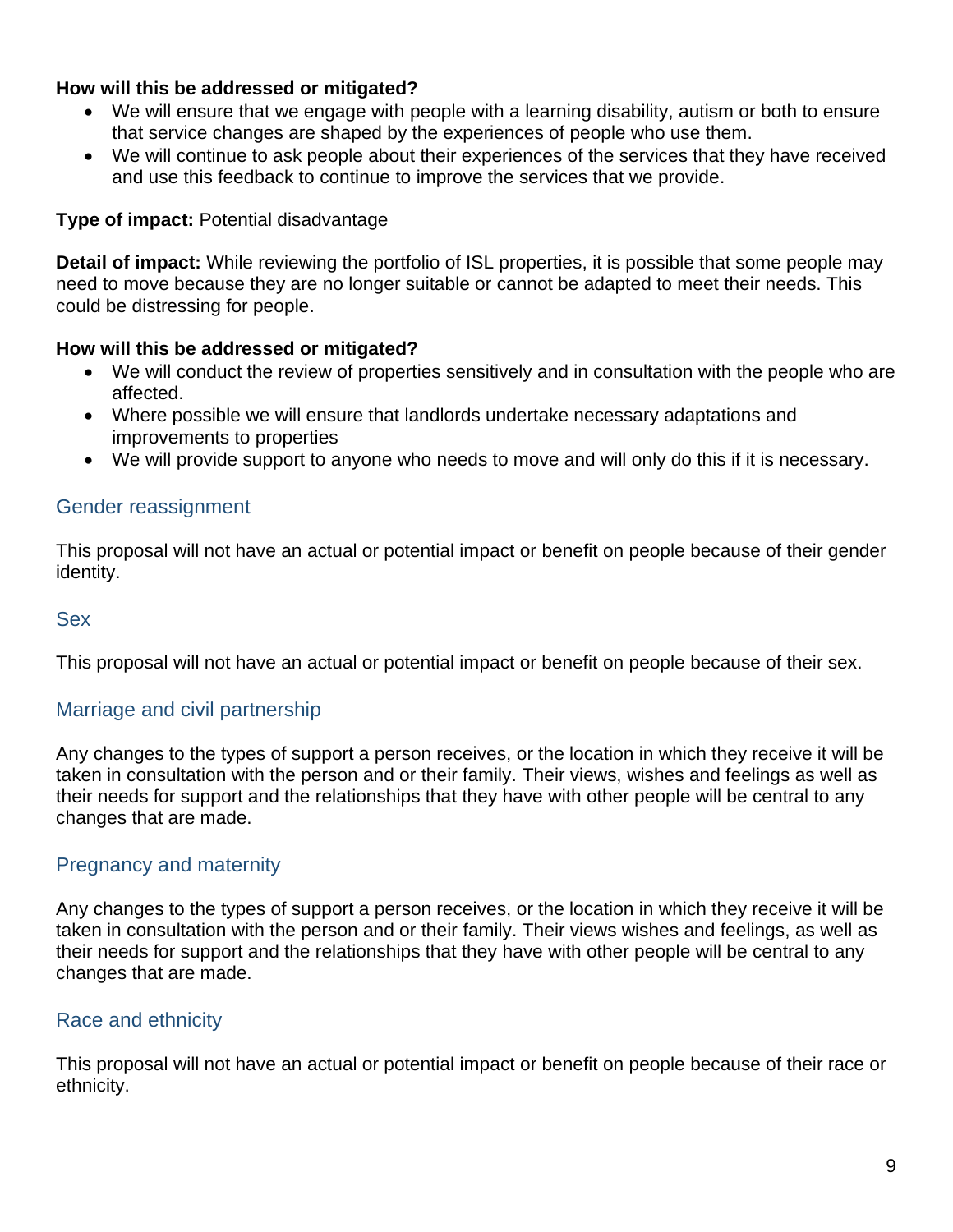## Religion or belief

This proposal will not have an actual or potential impact or benefit on people because of their religion or beliefs.

## Sexual orientation

Any changes to the types of support a person receives, or the location in which they receive it will be taken in consultation with the person and or their family. Their views, wishes and feelings, as well as their needs for support and the relationships that they have with other people will be central to any changes that are made.

## **Other potential impacts**

## **Carers**

#### **Type of impact:** Potential benefit

**Detail of impact:** By working closely with Children Social Care, young adults, their families and carers to ensure consistency in the transition between Children Social Care and Adult Social Care, in turn, carers will have an improved understanding of the statutory Adult Social Care offer.

#### **How will this be addressed or mitigated?:** Not applicable

#### **Type of impact:** Potential benefit

**Detail of impact:** Expanding the Shared Lives service will offer additional respite opportunities for carers in a family setting in their own communities as well as preparation for independent living. This will offer reassurance and time to family carers who, for various reasons may not be ready to support access of the person they care for into housing/independent living schemes.

#### **How will this be addressed or mitigated?:** Not applicable

#### **Type of impact:** Potential disadvantage

**Detail of impact:** While reviewing the portfolio of ISL properties, it is possible that some people may need to move.

#### **How will this be addressed or mitigated**?:

• We will conduct the review of properties sensitively and in consultation with the people who are affected. This will include consultation with family carers who may be indirectly impacted by any move. Our intention is to ensure that where a person does moves from an ISL setting, that this will have an overall benefit on their wellbeing.

## People vulnerable to socio-economic impacts

This proposal will not have an actual or potential impact or benefit on people vulnerable to socioeconomic impacts.